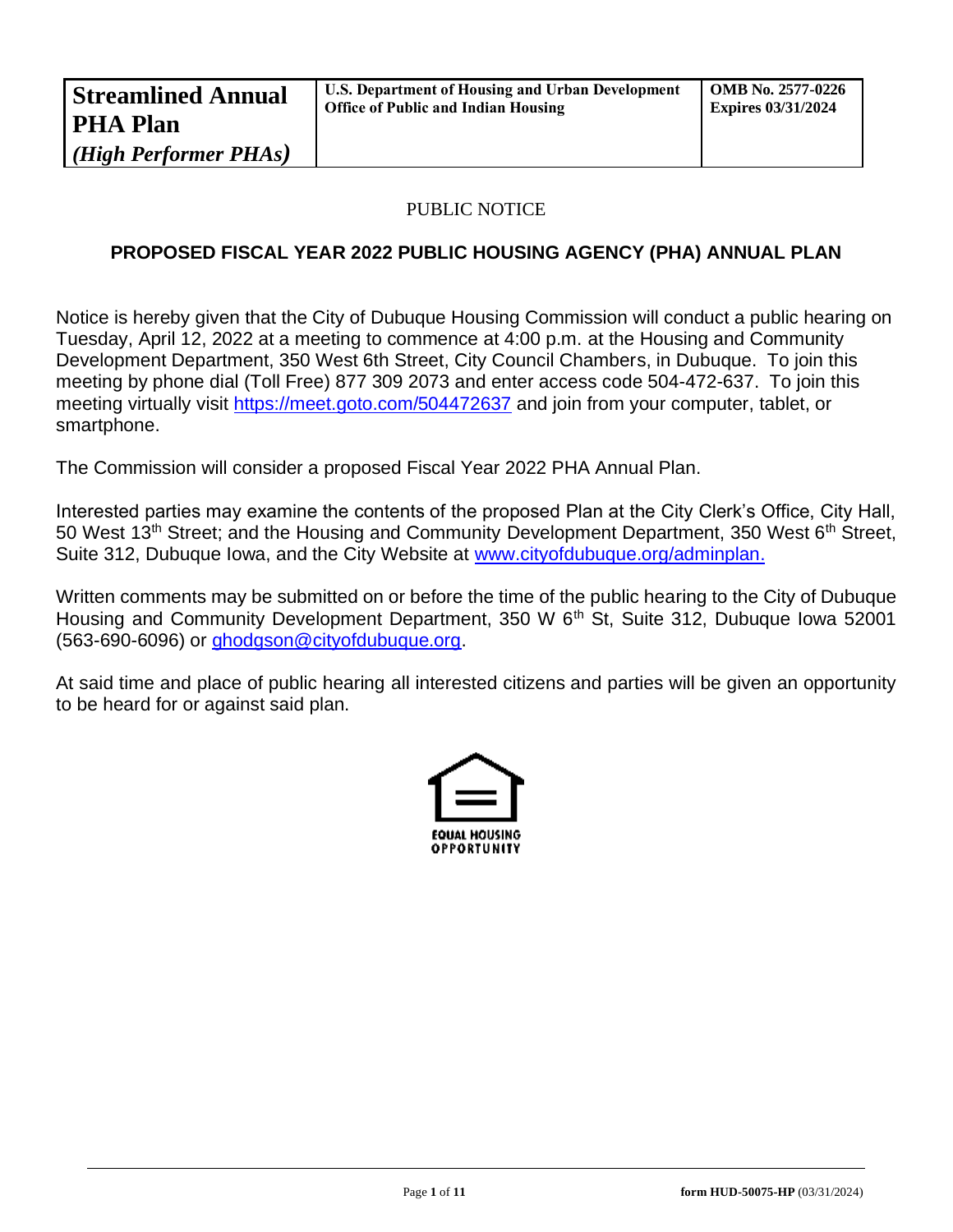Purpose. The 5-Year and Annual PHA Plans provide a ready source for interested parties to locate basic PHA policies, rules, and requirements concerning the PHA's operations, programs, and services, including changes to these policies, and informs HUD, families served by the PHA, and members of the public of the PHA's mission, goals and objectives for serving the needs of low- income, very low- income, and extremely low- income families

**Applicability.** The Form HUD-50075-HP is to be completed annually by **High Performing PHAs**. PHAs that meet the definition of a Standard PHA, Troubled PHA, HCV-Only PHA, Small PHA, or Qualified PHA do not need to submit this form.

#### **Definitions.**

- (1) *High-Performer PHA* A PHA that owns or manages more than 550 combined public housing units and housing choice vouchers and was designated as a high performer on both the most recent Public Housing Assessment System (PHAS) and Section Eight Management Assessment Program (SEMAP) assessments.
- (2) *Small PHA* A PHA that is not designated as PHAS or SEMAP troubled, and that owns or manages less than 250 public housing units and any number of vouchers where the total combined units exceed 550.
- (3) *Housing Choice Voucher (HCV) Only PHA* A PHA that administers more than 550 HCVs, was not designated as troubled in its most recent SEMAP assessment and does not own or manage public housing.
- (4) *Standard PHA* A PHA that owns or manages 250 or more public housing units and any number of vouchers where the total combined units exceed 550, and that was designated as a standard performer in the most recent PHAS or SEMAP assessments.
- (5) *Troubled PHA* **-** A PHA that achieves an overall PHAS or SEMAP score of less than 60 percent.
- (6) *Qualified PHA* A PHA with 550 or fewer public housing dwelling units and/or housing choice vouchers combined and is not PHAS or SEMAP troubled.

| A.        | <b>PHA</b> Information.                                                                                                                                                                                                                                        |                 |                                                                                                                                                                                                                                                                                                                                                                                                                                                                                                                                                                                                                                                                                                                                                                                                                                                                                                                                                                                                                                                                                                                                                                                                                          |                                    |                     |                              |
|-----------|----------------------------------------------------------------------------------------------------------------------------------------------------------------------------------------------------------------------------------------------------------------|-----------------|--------------------------------------------------------------------------------------------------------------------------------------------------------------------------------------------------------------------------------------------------------------------------------------------------------------------------------------------------------------------------------------------------------------------------------------------------------------------------------------------------------------------------------------------------------------------------------------------------------------------------------------------------------------------------------------------------------------------------------------------------------------------------------------------------------------------------------------------------------------------------------------------------------------------------------------------------------------------------------------------------------------------------------------------------------------------------------------------------------------------------------------------------------------------------------------------------------------------------|------------------------------------|---------------------|------------------------------|
| A.1       | City of Dubuque<br><b>PHA Name:</b><br>High Performer<br><b>PHA Type:</b><br>PHA Plan for Fiscal Year Beginning: (MM/YYYY): _____<br>Total Combined 1,108<br><b>PHA Plan Submission Type: Manual Submission</b><br>resident council a copy of their PHA Plans. |                 | 07/01/2022<br>PHA Inventory (Based on Annual Contributions Contract (ACC) units at time of FY beginning, above)<br>Number of Public Housing (PH) Units ______0_________ Number of Housing Choice Vouchers (HCVs) ______1,108_<br>Availability of Information. In addition to the items listed in this form, PHAs must have the elements listed below readily available to the public.<br>A PHA must identify the specific location(s) where the proposed PHA Plan, PHA Plan Elements, and all information relevant to the public hearing<br>and proposed PHA Plan are available for inspection by the public. Additionally, the PHA must provide information on how the public may<br>reasonably obtain additional information of the PHA policies contained in the standard Annual Plan but excluded from their streamlined<br>submissions. At a minimum, PHAs must post PHA Plans, including updates, at each Asset Management Project (AMP) and main office or central<br>office of the PHA. PHAs are strongly encouraged to post complete PHA Plans on their official website. PHAs are also encouraged to provide each<br>$\Box$ PHA Consortia: (Check box if submitting a Joint PHA Plan and complete table below) | Revised Annual Submission          | $PHA Code:$ $IA087$ |                              |
|           | <b>Participating PHAs</b>                                                                                                                                                                                                                                      | <b>PHA Code</b> | Program(s) in the Consortia                                                                                                                                                                                                                                                                                                                                                                                                                                                                                                                                                                                                                                                                                                                                                                                                                                                                                                                                                                                                                                                                                                                                                                                              | Program(s) not in the<br>Consortia |                     | No. of Units in Each Program |
|           | Lead PHA:                                                                                                                                                                                                                                                      |                 |                                                                                                                                                                                                                                                                                                                                                                                                                                                                                                                                                                                                                                                                                                                                                                                                                                                                                                                                                                                                                                                                                                                                                                                                                          |                                    | <b>PH</b>           | <b>HCV</b>                   |
| <b>B.</b> | <b>Plan Elements</b>                                                                                                                                                                                                                                           |                 |                                                                                                                                                                                                                                                                                                                                                                                                                                                                                                                                                                                                                                                                                                                                                                                                                                                                                                                                                                                                                                                                                                                                                                                                                          |                                    |                     |                              |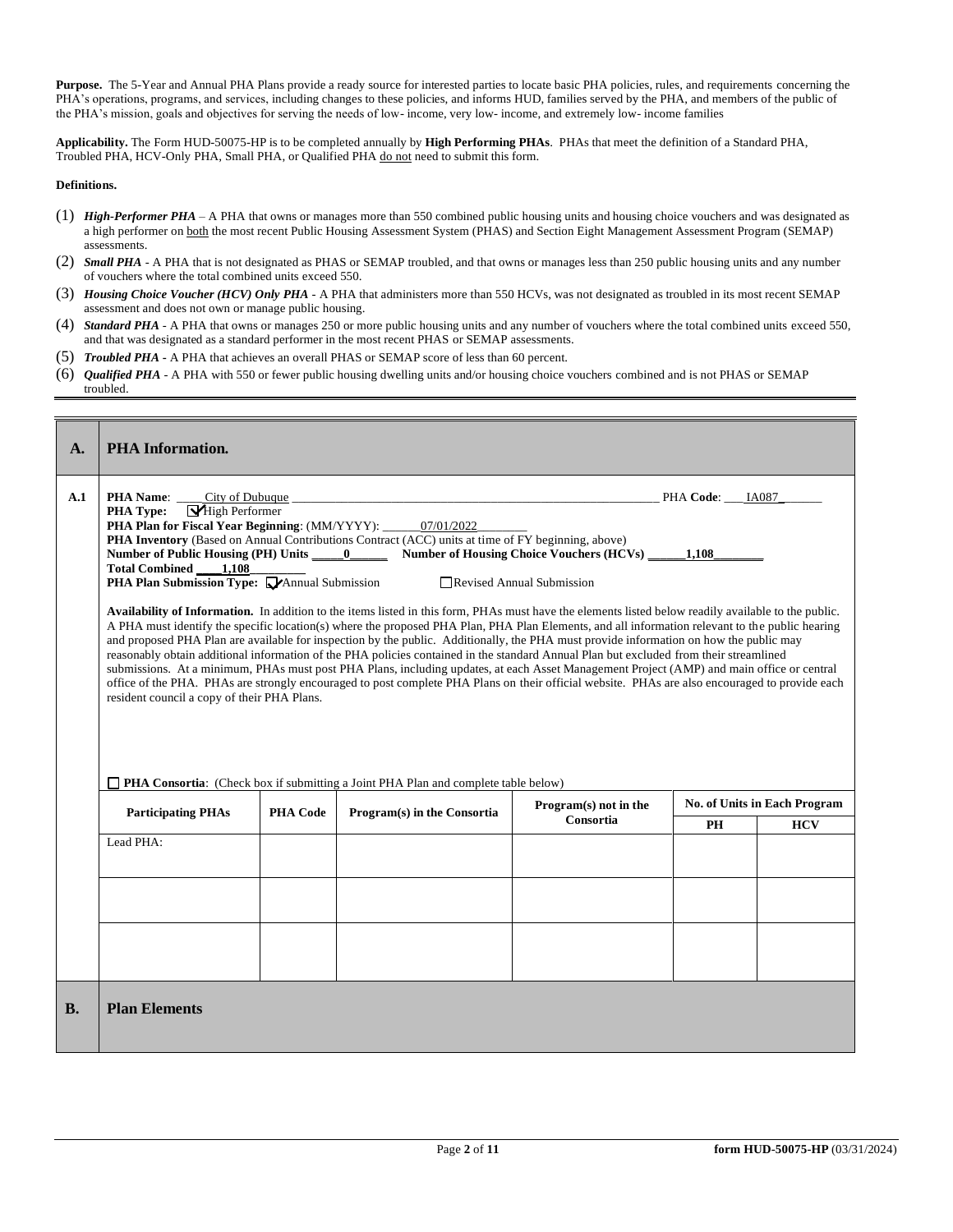| B.1 | <b>Revision of Existing PHA Plan Elements.</b>                                                                                                                                                                                                                                                                                                                                                                                                                                                                                                                                                                                                                                                                                                                                                                                                                                                                                                                                                                                                                                                                                                                                                                                                                                              |  |  |  |  |  |
|-----|---------------------------------------------------------------------------------------------------------------------------------------------------------------------------------------------------------------------------------------------------------------------------------------------------------------------------------------------------------------------------------------------------------------------------------------------------------------------------------------------------------------------------------------------------------------------------------------------------------------------------------------------------------------------------------------------------------------------------------------------------------------------------------------------------------------------------------------------------------------------------------------------------------------------------------------------------------------------------------------------------------------------------------------------------------------------------------------------------------------------------------------------------------------------------------------------------------------------------------------------------------------------------------------------|--|--|--|--|--|
|     | (a) Have the following PHA Plan elements been revised by the PHA since its last <b>Annual PHA Plan</b> submission?                                                                                                                                                                                                                                                                                                                                                                                                                                                                                                                                                                                                                                                                                                                                                                                                                                                                                                                                                                                                                                                                                                                                                                          |  |  |  |  |  |
|     | N<br>Y<br>Statement of Housing Needs and Strategy for Addressing Housing Needs.<br>□<br><b>D</b> Deconcentration and Other Policies that Govern Eligibility, Selection, and Admissions.<br>Financial Resources.<br>$\Box$ Rent Determination.<br>□<br>Homeownership Programs.<br>$\Box$<br>Safety and Crime Prevention.<br>$\blacktriangleright$ Pet Policy.<br>□<br>$\Box$ Substantial Deviation.<br>$\Box$ $\dot{\mathbf{\nabla}}$ Significant Amendment/Modification                                                                                                                                                                                                                                                                                                                                                                                                                                                                                                                                                                                                                                                                                                                                                                                                                     |  |  |  |  |  |
|     | (b) If the PHA answered yes for any element, describe the revisions for each element below:                                                                                                                                                                                                                                                                                                                                                                                                                                                                                                                                                                                                                                                                                                                                                                                                                                                                                                                                                                                                                                                                                                                                                                                                 |  |  |  |  |  |
|     | (c) The PHA must submit its Deconcentration Policy for Field Office Review.                                                                                                                                                                                                                                                                                                                                                                                                                                                                                                                                                                                                                                                                                                                                                                                                                                                                                                                                                                                                                                                                                                                                                                                                                 |  |  |  |  |  |
|     |                                                                                                                                                                                                                                                                                                                                                                                                                                                                                                                                                                                                                                                                                                                                                                                                                                                                                                                                                                                                                                                                                                                                                                                                                                                                                             |  |  |  |  |  |
| B.2 | New Activities.                                                                                                                                                                                                                                                                                                                                                                                                                                                                                                                                                                                                                                                                                                                                                                                                                                                                                                                                                                                                                                                                                                                                                                                                                                                                             |  |  |  |  |  |
|     | (a) Does the PHA intend to undertake any new activities related to the following in the PHA's current Fiscal Year?                                                                                                                                                                                                                                                                                                                                                                                                                                                                                                                                                                                                                                                                                                                                                                                                                                                                                                                                                                                                                                                                                                                                                                          |  |  |  |  |  |
|     | Y N<br>$\Box$ $\Box$ Hope VI or Choice Neighborhoods.<br>Mixed Finance Modernization or Development.<br>$\Box$ $\Box$ Demolition and/or Disposition.<br>□ √ Conversion of Public Housing to Tenant Based Assistance.<br>□ ■ Conversion of Public Housing to Project-Based Assistance under RAD.<br>$\Box$ $\Box$ Project Based Vouchers.<br>Units with Approved Vacancies for Modernization.<br>□ √ Other Capital Grant Programs (i.e., Capital Fund Community Facilities Grants or Emergency Safety and Security Grants).<br>(b) If any of these activities are planned for the current Fiscal Year, describe the activities. For new demolition activities, describe any public<br>housing development or portion thereof, owned by the PHA for which the PHA has applied or will apply for demolition and/or disposition approval<br>under section 18 of the 1937 Act under the separate demolition/disposition approval process. If using Project-Based Vouchers (PBVs), provide the                                                                                                                                                                                                                                                                                                    |  |  |  |  |  |
|     | projected number of project-based units and general locations, and describe how project basing would be consistent with the PHA Plan.                                                                                                                                                                                                                                                                                                                                                                                                                                                                                                                                                                                                                                                                                                                                                                                                                                                                                                                                                                                                                                                                                                                                                       |  |  |  |  |  |
| B.3 | Progress Report.                                                                                                                                                                                                                                                                                                                                                                                                                                                                                                                                                                                                                                                                                                                                                                                                                                                                                                                                                                                                                                                                                                                                                                                                                                                                            |  |  |  |  |  |
|     | Provide a description of the PHA's progress in meeting its Mission and Goals described in the PHA 5-Year Plan.                                                                                                                                                                                                                                                                                                                                                                                                                                                                                                                                                                                                                                                                                                                                                                                                                                                                                                                                                                                                                                                                                                                                                                              |  |  |  |  |  |
|     | PHA Goal: Meet the need for quality, affordable rental homes                                                                                                                                                                                                                                                                                                                                                                                                                                                                                                                                                                                                                                                                                                                                                                                                                                                                                                                                                                                                                                                                                                                                                                                                                                |  |  |  |  |  |
|     | Sub Goal: Preserve, rehabilitate, and promote quality affordable housing.<br>Continue efforts to affirmatively further fair housing through licensing and tiered inspections process - In an<br>effort to affirmatively further fair housing, the City of Dubuque continues to collect voucher acceptance and vacancy<br>data for every licensed rental property in the city through the annual licensing renewals. This is done in order to<br>assess availability and access to units for voucher holders. Additionally, property owners may request information on<br>the voucher program via their renewal paperwork, creating an opportunity for property owner engagement and<br>education. We are in the process of creating a Landlord Education video as well, highlighting the process of renting to<br>HCV clients. Our code enforcement policies are structured to give more attention to properties that persistently fail<br>inspections. Enhanced enforcement efforts allow us to focus energy on the properties and property owners that have<br>experienced the most deferred maintenance. Often this impacts low-income renters, by proactively addressing<br>nuisance property owners and has resulted in more frequent inspections, better maintained, and safer units. |  |  |  |  |  |

 $\mathsf{r}$ 

٦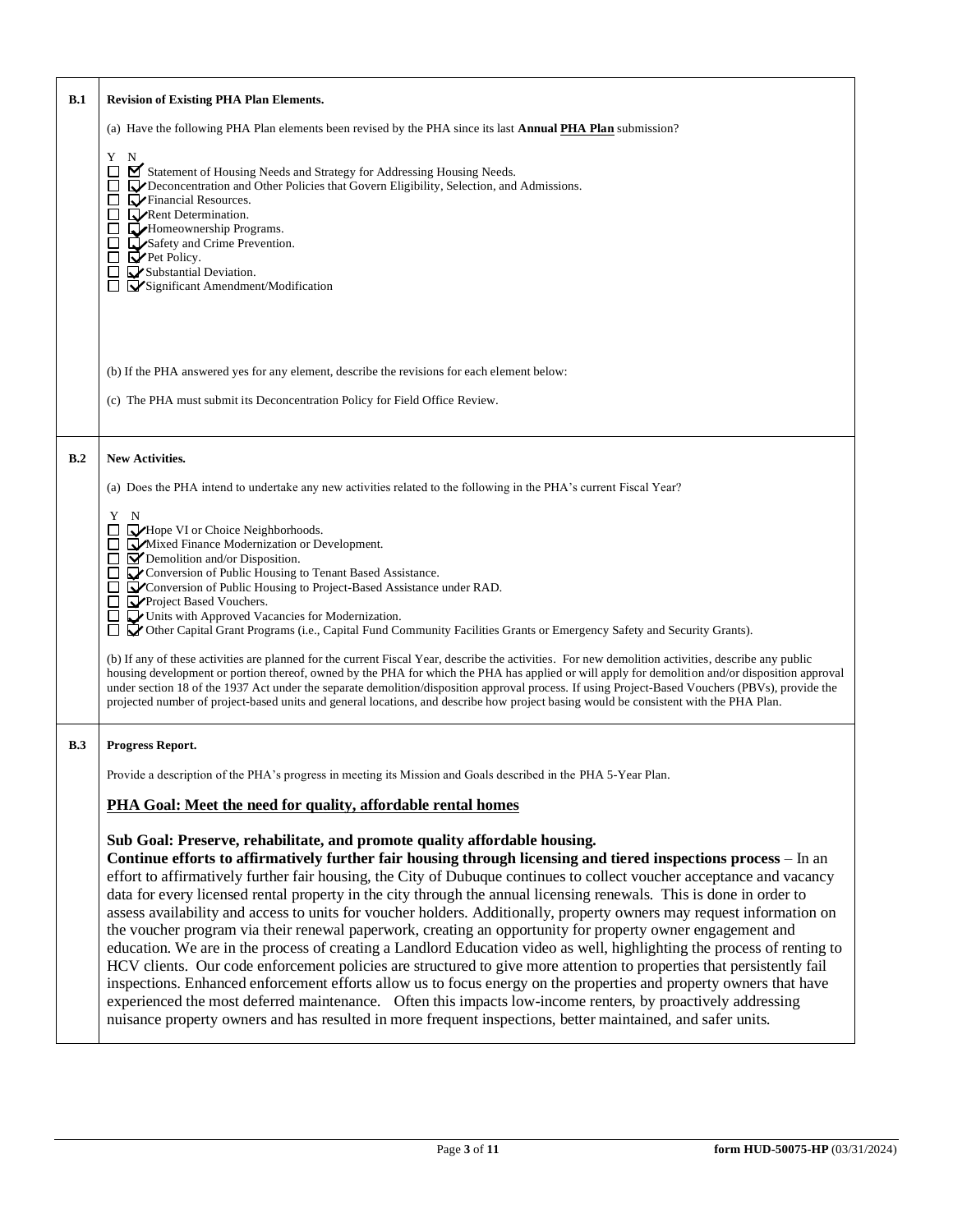| <b>B.4.</b> | Capital Improvements. Include a reference here to the most recent HUD-approved 5-Year Action Plan in EPIC and the date that it was approved.                                                                                                         |  |  |  |  |  |  |
|-------------|------------------------------------------------------------------------------------------------------------------------------------------------------------------------------------------------------------------------------------------------------|--|--|--|--|--|--|
|             |                                                                                                                                                                                                                                                      |  |  |  |  |  |  |
|             |                                                                                                                                                                                                                                                      |  |  |  |  |  |  |
| B.5         | <b>Most Recent Fiscal Year Audit.</b>                                                                                                                                                                                                                |  |  |  |  |  |  |
|             | Were there any findings in the most recent FY Audit?<br>(a)                                                                                                                                                                                          |  |  |  |  |  |  |
|             | Y<br>N<br>$\mathbf{V}$<br>□                                                                                                                                                                                                                          |  |  |  |  |  |  |
|             | If yes, please describe:<br>(b)                                                                                                                                                                                                                      |  |  |  |  |  |  |
| C.          | Other Document and/or Certification Requirements.                                                                                                                                                                                                    |  |  |  |  |  |  |
|             |                                                                                                                                                                                                                                                      |  |  |  |  |  |  |
| C.1         | <b>Resident Advisory Board (RAB) Comments.</b>                                                                                                                                                                                                       |  |  |  |  |  |  |
|             | (a) Did the RAB(s) have comments to the PHA Plan?                                                                                                                                                                                                    |  |  |  |  |  |  |
|             | Y N<br>$\square$                                                                                                                                                                                                                                     |  |  |  |  |  |  |
|             | If yes, comments must be submitted by the PHA as an attachment to the PHA Plan. PHAs must also include a narrative describing their<br>(b)                                                                                                           |  |  |  |  |  |  |
|             | analysis of the RAB recommendations and the decisions made on these recommendations.                                                                                                                                                                 |  |  |  |  |  |  |
| C.2         | Certification by State or Local Officials.                                                                                                                                                                                                           |  |  |  |  |  |  |
|             | Form HUD-50077-SL, Certification by State or Local Officials of PHA Plans Consistency with the Consolidated Plan, must be submitted by the<br>PHA as an electronic attachment to the PHA Plan.                                                       |  |  |  |  |  |  |
| C.3         | Civil Rights Certification/Certification Listing Policies and Programs that the PHA has Revised since Submission of its Last Annual Plan.                                                                                                            |  |  |  |  |  |  |
|             | Form 50077-ST-HCV-HP, PHA Certifications of Compliance with PHA Plan, Civil Rights, and Related Laws and Regulations<br>Including PHA Plan Elements that Have Changed must be submitted by the PHA as an electronic attachment to the PHA Plan.      |  |  |  |  |  |  |
| C.4         | Challenged Elements. If any element of the PHA Plan is challenged, a PHA must include such information as an attachment with a description of<br>any challenges to Plan elements, the source of the challenge, and the PHA's response to the public. |  |  |  |  |  |  |
|             | (a) Did the public challenge any elements of the Plan?<br>Y N                                                                                                                                                                                        |  |  |  |  |  |  |
|             | 口口                                                                                                                                                                                                                                                   |  |  |  |  |  |  |
|             | If yes, include Challenged Elements.                                                                                                                                                                                                                 |  |  |  |  |  |  |
|             |                                                                                                                                                                                                                                                      |  |  |  |  |  |  |
|             |                                                                                                                                                                                                                                                      |  |  |  |  |  |  |
|             |                                                                                                                                                                                                                                                      |  |  |  |  |  |  |
|             |                                                                                                                                                                                                                                                      |  |  |  |  |  |  |
|             |                                                                                                                                                                                                                                                      |  |  |  |  |  |  |
|             |                                                                                                                                                                                                                                                      |  |  |  |  |  |  |
|             |                                                                                                                                                                                                                                                      |  |  |  |  |  |  |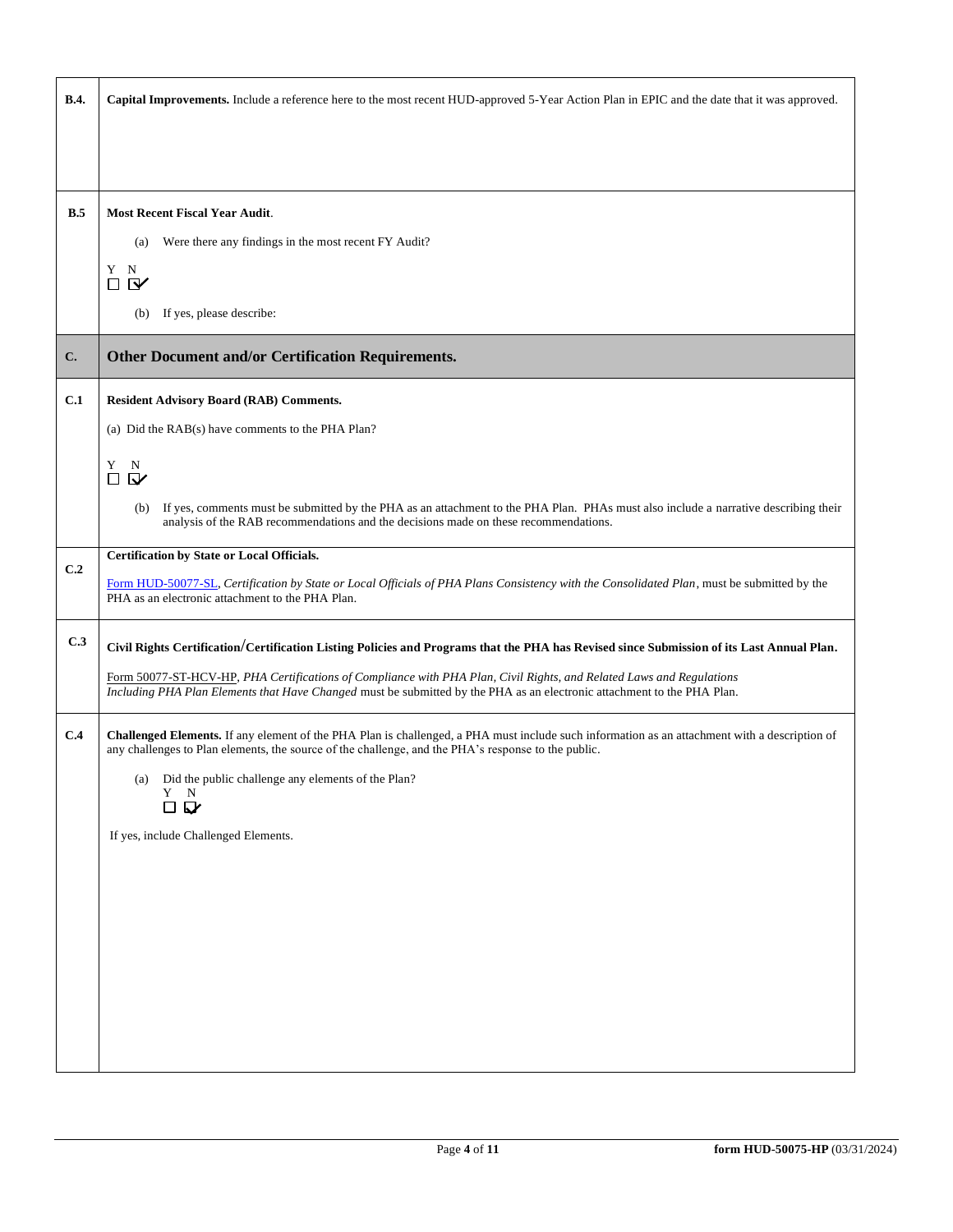## **D. Affirmatively Furthering Fair Housing (AFFH).**

#### **Affirmatively Furthering Fair Housing.**

Provide a statement of the PHA's strategies and actions to achieve fair housing goals outlined in an accepted Assessment of Fair Housing (AFH) consistent with 24 CFR § 5.154(d)(5). Use the chart provided below. (PHAs should add as many goals as necessary to overcome fair housing issues and contributing factors.) Until such time as the PHA is required to submit an AFH, the PHA is not obligated to complete this chart. The PHA will fulfill, nevertheless, the requirements at 24 CFR § 903.7(o) enacted prior to August 17, 2015. See Instructions for further detail on completing this item.

## **Fair Housing Goal:**

**D.1**

*Describe fair housing strategies and actions to achieve the goal* 

## **PHA Goal: Increase the Acceptance of Housing Choice Vouchers by Housing Providers**

#### **Sub Goal: Reduce negative community perceptions of poverty that impacts fair housing and access to opportunity for low-income residents**

- Complete an Equitable Poverty Prevention Plan and implement recommendations In fiscal year 2020 the City hired a consultant to oversee the development of the Equitable Poverty Prevention Plan. Multiple avenues of research and community engagement assisted in the creation of the final plan that was presented to the City Council in January 2021. Recommendations from that plan were used as guiding principles to form budget requests and guide resource enhancements in the community. The City created an Office of Shared Prosperity as a new department with a focus on neighborhood equitability and inclusion. Fiscal Year 2022 will allow this department to implement some of the recommendations as well as frame the planning for future years.
- Continue efforts of re-branding the HCV Program adopted by City Council as an alternative to a Source of Income Ordinance – In fiscal year 2020 the City focused on researching ways to incentivize landlords to accept HCV Program vouchers. We are still implementing efforts to increase landlord education surrounding the HCV program, a landlord education video production is currently underway. We implemented landlord incentives in fiscal year 2021 but did not see a substantial increase in landlord participation despite these efforts.
- Implement communication and trust-building activities for landlords and HCV program participants In fiscal year 2021 City staff continued to meet with the Landlord Association monthly to trouble shoot the reasons for low participation numbers and portray an accurate picture of available units willing to accept HCV payments. Educational outreach, direct deposit payments and landlord portal access continue to be utilized and help to recruit and gauge interest in program participation by landlords. As mentioned above, we did implement landlord incentive programs, but we saw no substantial increase in landlord participation even when directing additional resources specifically to the landlord population.

## **Sub Goal: Streamline processes that create barriers for housing providers to accept vouchers.**

- Produce online briefing to increase awareness of tenant responsibility The online briefing was created and went live in the summer of 2020. This has allowed the process to be more streamlined and convenient for clients to do at their leisure within a specific time frame and has allowed many to lease up at a quicker rate due to the ease of accessibility. This continued to be a pivotal asset in 2021 due to the COVID-19 Pandemic and the health risk implications face to face meetings imposed.
- Update Voucher Payment Standards and review exception rent areas to maximize payments to match the market – The Voucher Payment Standards (VPS) were evaluated and updated in October 2021 and again in December 2021, with most current amounts being put into effect  $1/1/2022$ . Below are the VPS charts. Chart #1 shows original VPS amounts from 10/01/2020 and chart #2 shows the updated VPS amounts that went into effect as of 01/01/2022.

|  |          |            | Chart #1: ALL OTHER AREA PAYMENT STANDARD- Effective 10/01/2020: |             |     |     |      |            |
|--|----------|------------|------------------------------------------------------------------|-------------|-----|-----|------|------------|
|  | Voucher  | <u>sro</u> | <u> OBR</u>                                                      | <u> 1BR</u> | 2BR | 3BR | 4BR  | <u>5BR</u> |
|  | Payment  | 390        | 545                                                              | 665         | 880 | 120 | 1376 | 1582       |
|  | Standard |            |                                                                  |             |     |     |      |            |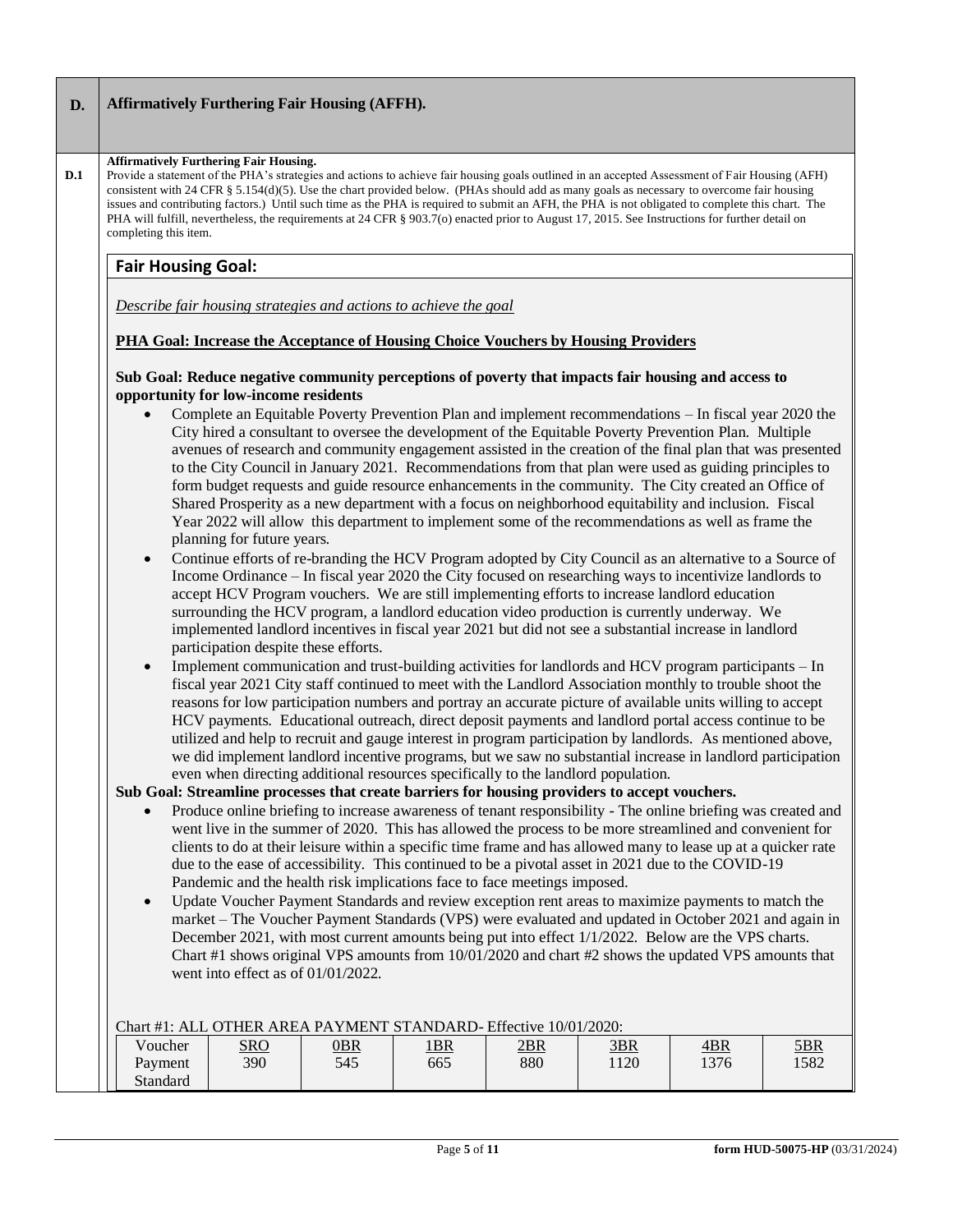| Rent)<br>Effective<br>10/01/2020                        | <b>SRO</b><br>399                                                                                                                                                                                                                                                                                                                                                                                                                                                                                                                                                                                                                                                                                                                                                                                                                                                                        | $0$ BR<br>532 | 1BR<br>612 | 2BR<br>806 | 3BR<br>1065 | 4BR<br>1376 | 5BR<br>1582 |
|---------------------------------------------------------|------------------------------------------------------------------------------------------------------------------------------------------------------------------------------------------------------------------------------------------------------------------------------------------------------------------------------------------------------------------------------------------------------------------------------------------------------------------------------------------------------------------------------------------------------------------------------------------------------------------------------------------------------------------------------------------------------------------------------------------------------------------------------------------------------------------------------------------------------------------------------------------|---------------|------------|------------|-------------|-------------|-------------|
|                                                         | Chart #2: ALL OTHER AREA PAYMENT STANDARD- Effective 01/01/2022:                                                                                                                                                                                                                                                                                                                                                                                                                                                                                                                                                                                                                                                                                                                                                                                                                         |               |            |            |             |             |             |
| Voucher                                                 | <b>SRO</b>                                                                                                                                                                                                                                                                                                                                                                                                                                                                                                                                                                                                                                                                                                                                                                                                                                                                               | $0$ BR        | 1BR        | 2BR        | 3BR         | 4BR         | 5BR         |
| Payment<br>Standard                                     | 416                                                                                                                                                                                                                                                                                                                                                                                                                                                                                                                                                                                                                                                                                                                                                                                                                                                                                      | 600           | 695        | 915        | 1220        | 1427        | 1641        |
| FMR (Fair<br>Market<br>Rent)<br>Effective<br>10/01/2021 | <b>SRO</b><br>416                                                                                                                                                                                                                                                                                                                                                                                                                                                                                                                                                                                                                                                                                                                                                                                                                                                                        | 0BR<br>554    | 1BR<br>634 | 2BR<br>834 | 3BR<br>1112 | 4BR<br>1427 | 5BR<br>1641 |
|                                                         | Standards (effective 01/01/2022). No longer group exception area payment standard by census tract, updated<br>amounts are by zip code. Exception area payment standards are in effect for 52002 & 52003 zip codes only.<br>Chart #1: EXCEPTION AREA PAYMENT STANDARDS - Effective 11/17/2020:<br>Census Tracts 8.01, 8.02, 12.01, 12.02, 12.04 & 12.05                                                                                                                                                                                                                                                                                                                                                                                                                                                                                                                                   |               |            |            |             |             |             |
| Exception<br><b>Rents VPS</b>                           | $0$ BR<br>623                                                                                                                                                                                                                                                                                                                                                                                                                                                                                                                                                                                                                                                                                                                                                                                                                                                                            | 1BR<br>718    | 2BR<br>946 |            | 3BR<br>1249 | 4BR<br>1614 | 5BR<br>1857 |
| Exception                                               | $0$ BR                                                                                                                                                                                                                                                                                                                                                                                                                                                                                                                                                                                                                                                                                                                                                                                                                                                                                   | 1BR           | 2BR        |            | 3BR         | 4BR         | 5BR         |
| Zip Code 52002 & 52003 ONLY<br><b>Rents VPS</b>         | 660                                                                                                                                                                                                                                                                                                                                                                                                                                                                                                                                                                                                                                                                                                                                                                                                                                                                                      | 760           | 1000       |            | 1330        | 1700        | 1920        |
| Area.                                                   | Due to Exception Area Payment Standards changing coverage areas from Census Tract to Zip Code, a portion of<br>Census Tract 12.01 that was formerly in the Exception area consists of 52001 Zip Codes. Since 52001 is not an<br>exception area, the VPS are gradually being decreased in order to stager the hardship imposed by changing the<br>Exception Area Payment Standards coverage areas. The below charts show the previous Exception Area Payment<br>Standards (effective 11/17/2020) when Census Tract 12.01 was in the Exception Area Payment Standard coverage<br>area as well as the updated Exception Area Payment Standards (effective 01/01/2022) for those with zip codes<br>52001 that are also located within the 12.01 census tract after 52001 Zip Code is no longer considered an Exception<br>Chart #1: EXCEPTION AREA PAYMENT STANDARDS - Effective 11/17/2020: |               |            |            |             |             |             |
|                                                         | Census Tracts 8.01, 8.02, 12.01, 12.02, 12.04 & 12.05                                                                                                                                                                                                                                                                                                                                                                                                                                                                                                                                                                                                                                                                                                                                                                                                                                    |               |            |            |             |             |             |
| Exception<br><b>Rents VPS</b>                           | $0$ BR<br>623                                                                                                                                                                                                                                                                                                                                                                                                                                                                                                                                                                                                                                                                                                                                                                                                                                                                            | 1BR<br>718    | 2BR<br>946 |            | 3BR<br>1249 | 4BR<br>1614 | 5BR<br>1857 |
|                                                         | Chart #2: EXCEPTION AREA PAYMENT STANDARDS - Effective 01/01/2022:<br>Zip Code 52001 – Former Census tract 12.01                                                                                                                                                                                                                                                                                                                                                                                                                                                                                                                                                                                                                                                                                                                                                                         |               |            |            |             |             |             |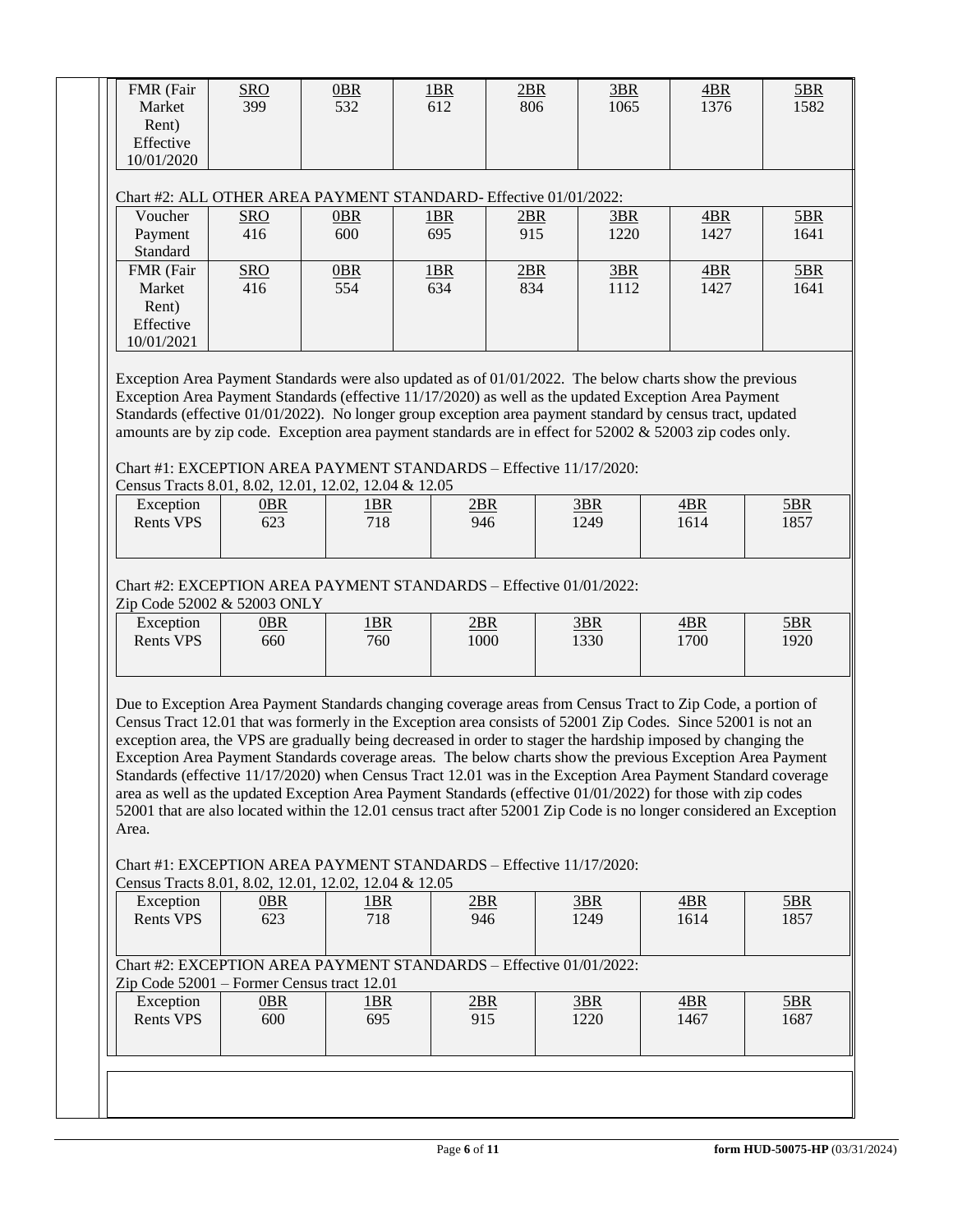# **Fair Housing Goal:**

# *Describe fair housing strategies and actions to achieve the goal*

# **PHA Goal: Implement local government policies that encourage equity and decrease disparate impacts**

Sub goal: Conduct audits to decrease disparate impacts

- Audit background check process from local ordinance requirements In fiscal year 2020 the City began researching background check processes. The City runs free background checks for landlords on prospective tenants for the HCV program. Feedback received showed that these reports were confusing and could be adversely affecting tenants. We had cross-departmental staff examine the documents that housing providers receive, and most people were unable to read them correctly; According to HUD guidance and the Analysis of Impediments – best practice was not to rely on arrests in making rental decisions due to potential disparities and bias. While we did not have a way to know how each landlord used the information, we determined that we were likely contributing towards bias and inequity and stopped this practice. On October 22, 2020, arrest records were removed from the landlord background checks provided by the City. This continues to be our procedure. The background checks were reviewed again in April 2021 to ensure compliance with new forms.
- In the Fall of 2021, the City released an emergent RFP for new HCV software. A new software to manage the HCV caseload and expenditures in being implemented and will be live in the Spring of 2022. This new software will allow additional metrics and data to be available to assist in the analysis of community needs and barriers.
- Efforts continue to translate all necessary documents into Spanish and Marshallese in order to break down communication barriers and allow easier accessibility to programs and information for the entire community.
- Efforts increased to create more social media presence to engage the community through education and awareness. A landlord education video is in the process of being produced. City staff is also researching the potential benefits of offering a tenant education course.

## **Sub Goal: Analyze data to increase equity**

Implement quarterly review of eviction data for disparate impacts – We will not be able to track this data due to the lack of capability in the County Offices to support reporting. We will continue to work with individuals and complaints about wrongful evictions at this time.

# **Fair Housing Goal:**

*Describe fair housing strategies and actions to achieve the goal* 

## **PHA Goal: Increase access to opportunity and the building of social capital**

# **Sub Goal: Evaluate barriers that still exist, preventing residents from earning a livable wage, and address barriers to success.**

- Join the Childcare Initiative to find ways to fund/provide childcare without 2 year waiting periods In fiscal year 2021 we participated in many of the Childcare Coalition meetings in order to help generate ideas and identify potential barriers, resources, and solutions to assist parents in their goals of balancing a family and a career.
- Address food deserts and find ways to provide healthy, affordable food to lower income residents In fiscal year 2021 the entire community came together to provide food for students when schools closed in the spring due to the COVID-19 outbreak. Many organizations worked together to provide food to those in need and through those efforts the overall need for food assistance in the community was very profound. Continuing this food assistance and identifying a long-term sustainable plan to provide for families in the community is now a focus of the City and many non-profits in the area. This is a work in progress. The City also has a Sustainability Coordinator that was just granted additional funding to add a summer intern, it is a goal for that department to do some additional work to address the food deserts in the community.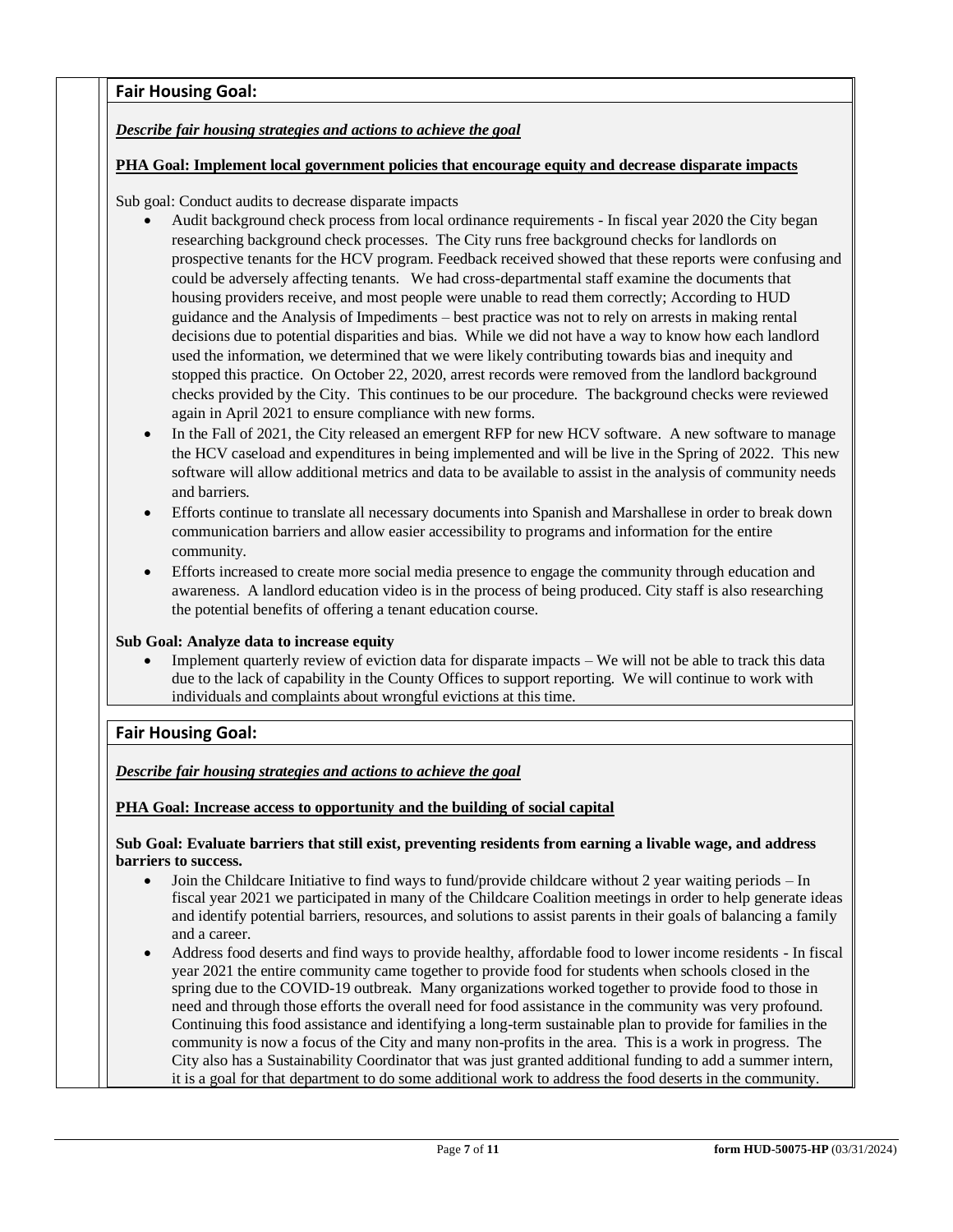# **Instructions for Preparation of Form HUD-50075-HP Annual Plan for High Performing PHAs**

- **A. PHA Information.** All PHAs must complete this section. (24 CFR §903.4)
	- **A.1** Include the full **PHA Name**, **PHA Code**, **PHA Type**, **PHA Fiscal Year Beginning** (MM/YYYY), **PHA Inventory, Number of Public Housing Units and or Housing Choice Vouchers (HCVs), PHA Plan Submission Type**, and the **Availability of Information**, specific location(s) of all information relevant to the public hearing and proposed PHA Plan.  $(24 \text{ CFR } \frac{8903.23(4)(e)}{e})$

**PHA Consortia**: Check box if submitting a Joint PHA Plan and complete the table. [\(24 CFR §943.128\(a\)\)](http://ecfr.gpoaccess.gov/cgi/t/text/text-idx?c=ecfr&sid=cc31cf1c3a2b84ba4ead75d35d258f67&rgn=div5&view=text&node=24:4.0.3.1.10&idno=24#24:4.0.3.1.10.2.5.7)

#### **B. Plan Elements.**

#### **B.1 Revision of Existing PHA Plan Elements.** PHAs must:

Identify specifically which plan elements listed below that have been revised by the PHA. To specify which elements have been revised, mark the "yes" box. If an element has not been revised, mark "no."

 **Statement of Housing Needs and Strategy for Addressing Housing Needs.** Provide a statement addressing the housing needs of low-income, very low-income and extremely low-income families and a brief description of the PHA's strategy for addressing the housing needs of families who reside in the jurisdiction served by the PHA and other families who are on the public housing and Section 8 tenant-based assistance waiting lists. The statement must identify the housing needs of (i) families with incomes below 30 percent of area median income (extremely low-income); (ii) elderly families (iii) households with individuals with disabilities, and households of various races and ethnic groups residing in the jurisdiction or on the public housing and Section 8 tenant-based assistance waiting lists based on information provided by the applicable Consolidated Plan, information provided by HUD, and other generally available data. The statement of housing needs shall be based on information provided by the applicable Consolidated Plan, information provided by HUD, and generally available data. The identification of housing needs must address issues of affordability, supply, quality, accessibility, size of units, and location. Once the PHA has submitted an Assessment of Fair Housing (AFH), which includes an assessment of disproportionate housing needs in accordance with 24 CFR §5.154(d)(2)(iv), information on households with individuals with disabilities and households of various races and ethnic groups residing in the jurisdiction or on the waiting lists no longer needs to be included in the Statement of Housing Needs and Strategy for Addressing Housing Needs. (24 CFR §903.7(a).

The identification of housing needs must address issues of affordability, supply, quality, accessibility, size of units, and location.  $(24 \text{ CFR } $903.7(a)(2)(i))$ Provide a description of the ways in which the PHA intends, to the maximum extent practicable, to address those housing needs in the upcoming year and the PHA's reasons for choosing its strategy.  $(24 \text{ CFR } \S 903.7(a)(2)(ii))$ 

□ Deconcentration and Other Policies that Govern Eligibility, Selection and Admissions. Describe the PHA's admissions policy for deconcentration of poverty and income mixing of lower-income families in public housing. The Deconcentration Policy must describe the PHA's policy for bringing higher income tenants into lower income developments and lower income tenants into higher income developments. The deconcentration requirements apply to general occupancy and family public housing developments. Refer to 24 CFR §903.2(b)(2) for developments not subject to deconcentration of poverty and income mixing requirements[. 24 CFR §903.7\(b\)](http://ecfr.gpoaccess.gov/cgi/t/text/text-idx?c=ecfr&sid=b44bf19bef93dd31287608d2c687e271&rgn=div5&view=text&node=24:4.0.3.1.3&idno=24#24:4.0.3.1.3.2.5.5) Describe the PHA's procedures for maintaining waiting lists for admission to public housing and address any site-based waiting lists[. 24 CFR §903.7\(b\)](http://ecfr.gpoaccess.gov/cgi/t/text/text-idx?c=ecfr&sid=b44bf19bef93dd31287608d2c687e271&rgn=div5&view=text&node=24:4.0.3.1.3&idno=24#24:4.0.3.1.3.2.5.5) A statement of the PHA's policies that govern resident or tenant eligibility, selection and admission including admission preferences for both public housing and HCV. [\(24 CFR §903.7\(b\)](http://ecfr.gpoaccess.gov/cgi/t/text/text-idx?c=ecfr&sid=b44bf19bef93dd31287608d2c687e271&rgn=div5&view=text&node=24:4.0.3.1.3&idno=24#24:4.0.3.1.3.2.5.5) Describe the unit assignment policies for public housing. [24 CFR §903.7\(b\)](http://ecfr.gpoaccess.gov/cgi/t/text/text-idx?c=ecfr&sid=b44bf19bef93dd31287608d2c687e271&rgn=div5&view=text&node=24:4.0.3.1.3&idno=24#24:4.0.3.1.3.2.5.5)

 **Financial Resources.** A statement of financial resources, including a listing by general categories, of the PHA's anticipated resources, such as PHA operating, capital and other anticipated Federal resources available to the PHA, as well as tenant rents and other income available to support public housing or tenant-based assistance. The statement also should include the non-Federal sources of funds supporting each Federal program, and state the planned use for the resources. [\(24 CFR §903.7\(c\)](http://ecfr.gpoaccess.gov/cgi/t/text/text-idx?c=ecfr&sid=b44bf19bef93dd31287608d2c687e271&rgn=div5&view=text&node=24:4.0.3.1.3&idno=24)

 **Rent Determination.** A statement of the policies of the PHA governing rents charged for public housing and HCV dwelling units, including applicable public housing flat rents, minimum rents, voucher family rent contributions, and payment standard policies. [\(24 CFR §903.7\(d\)](http://ecfr.gpoaccess.gov/cgi/t/text/text-idx?c=ecfr&sid=b44bf19bef93dd31287608d2c687e271&rgn=div5&view=text&node=24:4.0.3.1.3&idno=24#24:4.0.3.1.3.2.5.5)

 **Homeownership Programs**. A description of any homeownership programs (including project number and unit count) administered by the agency or for which the PHA has applied or will apply for approval. For years in which the PHA's 5-Year PHA Plan is also due, this information must be included only to the extent that the PHA participates in homeownership programs under section 8(y) of the 1937 Act. [\(24 CFR §903.7\(k\)](http://ecfr.gpoaccess.gov/cgi/t/text/text-idx?c=ecfr&sid=b44bf19bef93dd31287608d2c687e271&rgn=div5&view=text&node=24:4.0.3.1.3&idno=24#24:4.0.3.1.3.2.5.5) and 24 CFR §903.12(b).

 **Safety and Crime Prevention (VAWA).** A description of: **1)** Any activities, services, or programs provided or offered by an agency, either directly or in partnership with other service providers, to child or adult victims of domestic violence, dating violence, sexual assault, or stalking; **2)** Any activities, services, or programs provided or offered by a PHA that helps child and adult victims of domestic violence, dating violence, sexual assault, or stalking, to obtain or maintain housing; and **3)** Any activities, services, or programs provided or offered by a public housing agency to prevent domestic violence, dating violence, sexual assault, and stalking, or to enhance victim safety in assisted families.  $(24 \text{ CFR } \text{\textless} 903.7 \text{(m)}(5))$ 

■ **Pet Policy.** Describe the PHA's policies and requirements pertaining to the ownership of pets in public housing. [\(24 CFR §903.7\(n\)\)](http://ecfr.gpoaccess.gov/cgi/t/text/text-idx?c=ecfr&sid=13734845220744370804c20da2294a03&rgn=div5&view=text&node=24:4.0.3.1.3&idno=24#24:4.0.3.1.3.2.5.5)

**Substantial Deviation.** PHA must provide its criteria for determining a "substantial deviation" to its 5-Year Plan. [\(24 CFR §903.7\(r\)\(2\)\(i\)](http://ecfr.gpoaccess.gov/cgi/t/text/text-idx?c=ecfr&sid=13734845220744370804c20da2294a03&rgn=div5&view=text&node=24:4.0.3.1.3&idno=24#24:4.0.3.1.3.2.5.5) 

 **Significant Amendment/Modification**. PHA must provide its criteria for determining a "Significant Amendment or Modification" to its 5-Year and Annual Plan. For modifications resulting from the Rental Assistance Demonstration (RAD) program, refer to the 'Sample PHA Plan Amendment' found in Notice PIH-2012-32 REV-3, successor RAD Implementation Notices, or other RAD Notices.

If any boxes are marked "yes", describe the revision(s) to those element(s) in the space provided.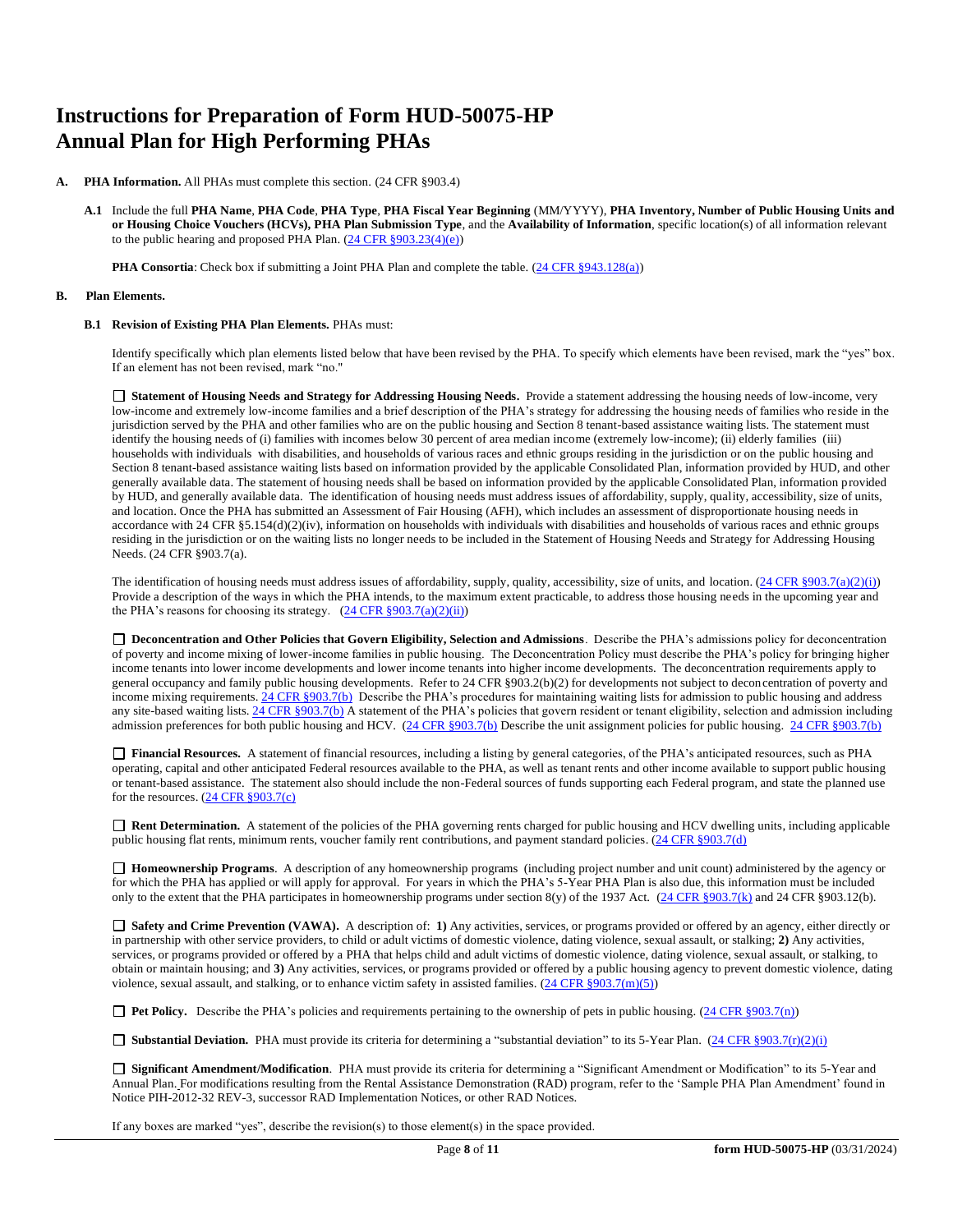PHAs must submit a Deconcentration Policy for Field Office review. For additional guidance on what a PHA must do to deconcentrate poverty in its development and comply with fair housing requirements, se[e 24 CFR 903.2.](http://ecfr.gpoaccess.gov/cgi/t/text/text-idx?c=ecfr&sid=31b6a8e6f1110b36cc115eb6e4d5e3b4&rgn=div5&view=text&node=24:4.0.3.1.3&idno=24#24:4.0.3.1.3.1.5.2) [\(24 CFR §903.23\(b\)\)](http://ecfr.gpoaccess.gov/cgi/t/text/text-idx?c=ecfr&sid=13734845220744370804c20da2294a03&rgn=div5&view=text&node=24:4.0.3.1.3&idno=24#24:4.0.3.1.3.2.5.9)

**B.2** New Activities. If the PHA intends to undertake any new activities related to these elements or discretionary policies in the current Fiscal Year, mark "yes" for those elements, and describe the activities to be undertaken in the space provided. If the PHA does not plan to undertake these activities, mark "no."

□ **HOPE VI.** 1) A description of any housing (including project name, number (if known) and unit count) for which the PHA will apply for HOPE VI; and 2) A timetable for the submission of applications or proposals. The application and approval process for Hope VI is a separate process. See guidance on HUD's website at[: https://www.hud.gov/program\\_offices/public\\_indian\\_housing/programs/ph/hope6](https://www.hud.gov/program_offices/public_indian_housing/programs/ph/hope6) . [\(Notice PIH 2011-47\)](http://www.hud.gov/offices/adm/hudclips/notices/pih/07pihnotices.cfm)

 **Mixed Finance Modernization or Development. 1)** A description of any housing (including name, project number (if known) and unit count) for which the PHA will apply for Mixed Finance Modernization or Development; and **2)** A timetable for the submission of applications or proposals. The application and approval process for Mixed Finance Modernization or Development is a separate process. See guidance on HUD's website at: [https://www.hud.gov/program\\_offices/public\\_indian\\_housing/programs/ph/hope6/mfph#4](https://www.hud.gov/program_offices/public_indian_housing/programs/ph/hope6/mfph#4)

□ **Demolition and/or Disposition.** With respect to public housing only, describe any public housing development(s), or portion of a public housing development projects, owned by the PHA and subject to ACCs (including project number and unit numbers [or addresses]), and the number of affected units along with their sizes and accessibility features) for which the PHA will apply or is currently pending for demolition or disposition approval under section 18 of the 1937 Act (42 U.S.C. 1437p); and (2) A timetable for the demolition or disposition. This statement must be submitted to the extent that approved and/or pending demolition and/or disposition has changed as described in the PHA's last Annual and/or 5-Year PHA Plan submission. The application and approval process for demolition and/or disposition is a separate process. Approval of the PHA Plan does not constitute approval of these activities. See guidance on HUD's website at: [http://www.hud.gov/offices/pih/centers/sac/demo\\_dispo/index.cfm.](http://www.hud.gov/offices/pih/centers/sac/demo_dispo/index.cfm) [\(24 CFR §903.7\(h\)\)](http://ecfr.gpoaccess.gov/cgi/t/text/text-idx?c=ecfr&sid=13734845220744370804c20da2294a03&rgn=div5&view=text&node=24:4.0.3.1.3&idno=24#24:4.0.3.1.3.2.5.5)

**Conversion of Public Housing under the Voluntary or Mandatory Conversion programs.** Describe any public housing building(s) (including project number and unit count) owned by the PHA that the PHA is required to convert or plans to voluntarily convert to tenant-based assistance; **2)** An analysis of the projects or buildings required to be converted; and **3)** A statement of the amount of assistance received to be used for rental assistance or other housing assistance in connection with such conversion. See guidance on HUD's website at:

<http://www.hud.gov/offices/pih/centers/sac/conversion.cfm>. [\(24 CFR §903.7\(j\)\)](http://ecfr.gpoaccess.gov/cgi/t/text/text-idx?c=ecfr&sid=13734845220744370804c20da2294a03&rgn=div5&view=text&node=24:4.0.3.1.3&idno=24#24:4.0.3.1.3.2.5.5) 

**Conversion of Public Housing under the Rental Assistance Demonstration (RAD) program.** Describe any public housing building(s) (including project number and unit count) owned by the PHA that the PHA plans to voluntarily convert to Project-Based Assistance or Project-Based Vouchers under RAD. See additional guidance on HUD's website at: [Notice PIH 2012-32](http://portal.hud.gov/hudportal/HUD?src=/program_offices/administration/hudclips/notices/pih/12pihnotices) REV-3, successor RAD Implementation Notices, and other RAD notices.

□ **Project-Based Vouchers.** Describe any plans to use HCVs for new project-based vouchers. [\(24 CFR §983.57\(b\)\(1\)\)](http://ecfr.gpoaccess.gov/cgi/t/text/text-idx?c=ecfr&sid=b44bf19bef93dd31287608d2c687e271&rgn=div5&view=text&node=24:4.0.3.1.24&idno=24#24:4.0.3.1.24.2.41.7) If using project-based vouchers, provide the projected number of project-based units and general locations and describe how project-basing would be consistent with the PHA Plan.

□ Units with Approved Vacancies for Modernization. The PHA must include a statement related to units with approved vacancies that are undergoing modernization in accordance wit[h 24 CFR §990.145\(a\)\(1\).](http://www.ecfr.gov/cgi-bin/retrieveECFR?gp=1&SID=861f819542172e8e9912b8c1348ee120&ty=HTML&h=L&n=24y4.0.3.1.23&r=PART)

**Other Capital Grant Programs** (i.e., Capital Fund Community Facilities Grants or Emergency Safety and Security Grants).

- **B.3 Progress Report.** For all Annual Plans following submission of the first Annual Plan, a PHA must include a brief statement of the PHA's progress in meeting the mission and goals described in the 5-Year PHA Plan.  $(24 \text{ CFR } \text{\textless{903.7}}(r)(1))$
- **B.4** Capital Improvements. PHAs that receive funding from the Capital Fund Program (CFP) must complete this section. [\(24 CFR §903.7 \(g\)\)](http://ecfr.gpoaccess.gov/cgi/t/text/text-idx?c=ecfr&sid=0885bb33f96a064e6519e07d66d87fd6&rgn=div5&view=text&node=24:4.0.3.1.3&idno=24#24:4.0.3.1.3.2.5.5). To comply with this requirement, the PHA must reference the most recent HUD approved Capital Fund 5 Year Action Plan in EPIC and the date that it was approved. PHAs can reference the form by including the following language in the Capital Improvement section of the appropriate Annual or Streamlined PHA Plan Template: "See Capital Fund 5 Year Action Plan in EPIC approved by HUD on XX/XX/XXXX."
- **B.5 Most Recent Fiscal Year Audit.** If the results of the most recent fiscal year audit for the PHA included any findings, mark "yes" and describe those findings in the space provided.  $(24 \text{ CFR } \frac{§903.7(p)}{p})$

#### **C. Other Document and/or Certification Requirements**

- **C.1 Resident Advisory Board (RAB) comments**. If the RAB had comments on the annual plan, mark "yes," submit the comments as an attachment to the Plan and describe the analysis of the comments and the PHA's decision made on these recommendations. [\(24 CFR §903.13\(c\),](http://ecfr.gpoaccess.gov/cgi/t/text/text-idx?c=ecfr&sid=13734845220744370804c20da2294a03&rgn=div5&view=text&node=24:4.0.3.1.3&idno=24#24:4.0.3.1.3.2.5.9) [24 CFR §903.19\)](http://ecfr.gpoaccess.gov/cgi/t/text/text-idx?c=ecfr&sid=f41eb312b1425d2a95a2478fde61e11f&rgn=div5&view=text&node=24:4.0.3.1.3&idno=24#24:4.0.3.1.3.2.5.12)
- **C.2 Certification by State of Local Officials.** Form HUD-50077-SL, *Certification by State or Local Officials of PHA Plans Consistency with the Consolidated Plan*, must be submitted by the PHA as an electronic attachment to the PHA Plan. [\(24 CFR §903.15\)](http://ecfr.gpoaccess.gov/cgi/t/text/text-idx?c=ecfr&sid=929855241bbc0873ac4be47579a4d2bf&rgn=div5&view=text&node=24:4.0.3.1.3&idno=24#24:4.0.3.1.3.2.5.10). Note: A PHA may request to change its fiscal year to better coordinate its planning with planning done under the Consolidated Plan process by State or local officials as applicable.
- **C.**3 **Civil Rights Certification/ Certification Listing Policies and Programs that the PHA has Revised since Submission of its Last Annual Plan.** Provide a certification that the following plan elements have been revised, provided to the RAB for comment before implementation, approved by the PHA board, and made available for review and inspection by the public. This requirement is satisfied by completing and submitting form HUD-50077 ST-HCV-HP, *PHA Certifications of Compliance with PHA Plan, Civil Rights, and Related Laws and Regulations Including PHA Plan Elements that Have Changed*. Form HUD-50077-ST-HCV-HP, *PHA Certifications of Compliance with PHA Plan, Civil Rights, and Related Laws and Regulations Including PHA Plan Elements that Have Changed* must be submitted by the PHA as an electronic attachment to the PHA Plan. This includes all certifications relating to Civil Rights and related regulations. A PHA will be considered in compliance with the certification requirement to affirmatively further fair housing if the PHA fulfills the requirements of §§ 903.7(o)(1) and 903.15(d) and: (i) examines its programs or proposed programs; (ii) identifies any fair housing issues and contributing factors within those programs, in accordance with 24 CFR 5.154; or 24 CFR 5.160(a)(3) as applicable (iii) specifies actions and strategies designed to address contributing factors, related fair housing issues, and goals in the applicable Assessment of Fair Housing consistent with 24 CFR 5.154 in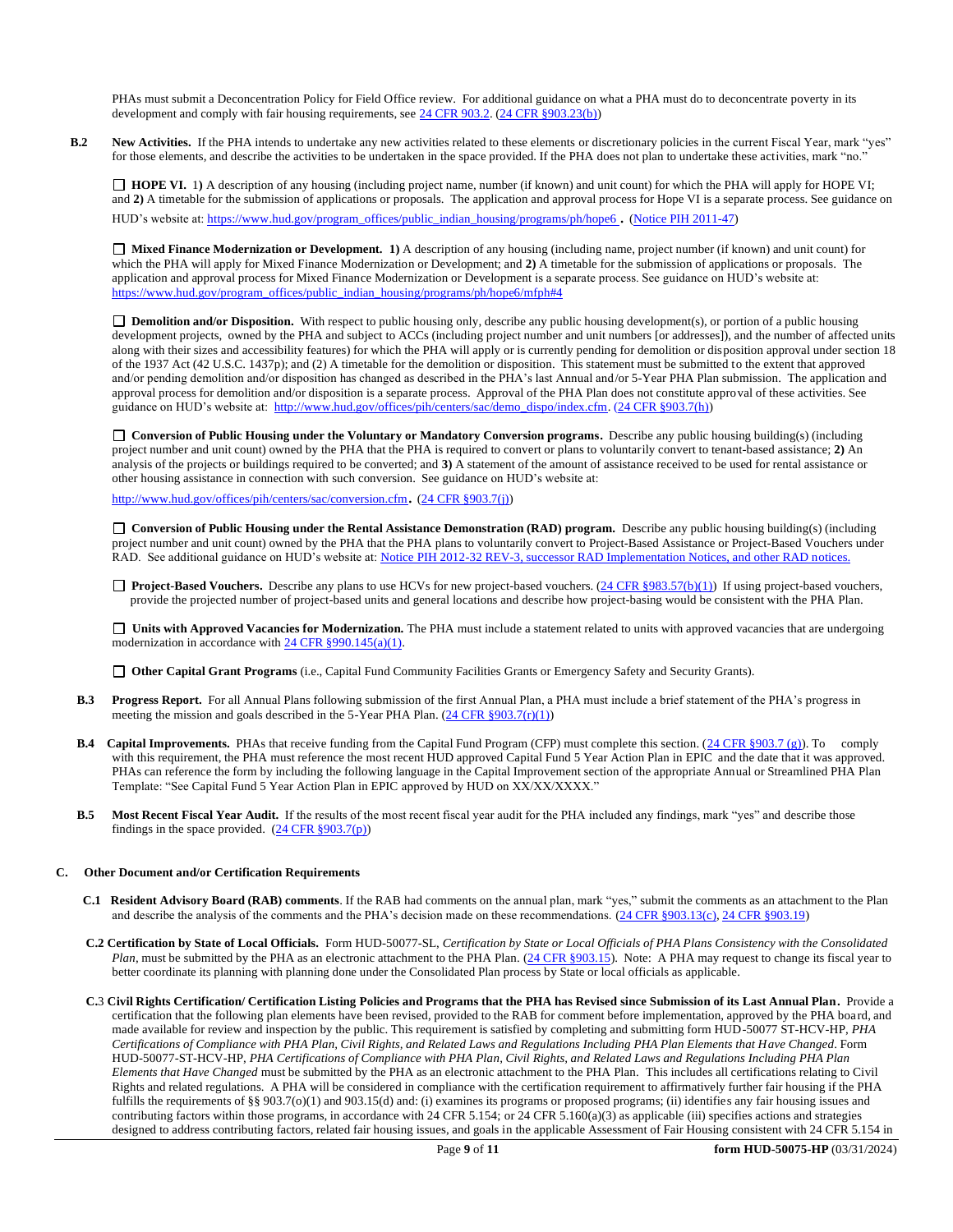a reasonable manner in view of the resources available; (iv) works with jurisdictions to implement any of the jurisdiction's initiatives to affirmatively further fair housing that require the PHA's involvement; (v) operates programs in a manner consistent with any applicable consolidated plan under 24 CFR part 91, and with any order or agreement, to comply with the authorities specified in paragraph  $(o)(1)$  of this section; (vi) complies with any contribution or consultation requirement with respect to any applicable AFH, in accordance with 24 CFR 5.150 through 5.180; (vii) maintains records reflecting these analyses, actions, and the results of these actions; and (viii) takes steps acceptable to HUD to remedy known fair housing or civil rights violations. impediments to fair housing choice within those programs; addresses those impediments in a reasonable fashion in view of the resources available; works with the local jurisdiction to implement any of the jurisdiction's initiatives to affirmatively further fair housing; and assures that the annual plan is consistent with any applicable Consolidated Plan for its jurisdiction. (24 CFR §903.7(o)).

 **C.4 Challenged Elements**. If any element of the Annual PHA Plan or 5-Year PHA Plan is challenged, a PHA must include such information as an attachment to the Annual PHA Plan or 5-Year PHA Plan with a description of any challenges to Plan elements, the source of the challenge, and the PHA's response to the public.

#### **D. Affirmatively Furthering Fair Housing.**

#### **D.1 Affirmatively Furthering Fair Housing.**

The PHA will use the answer blocks in item D.1 to provide a statement of its strategies and actions to implement each fair housing goal outlined in its accepted Assessment of Fair Housing (AFH) consistent with 24 CFR § 5.154(d)(5) that states, in relevant part: "To implement goals and priorities in an AFH, strategies and actions shall be included in program participants' … PHA Plans (including any plans incorporated therein) …. Strategies and actions must affirmatively further fair housing ...." Use the chart provided to specify each fair housing goal from the PHA's AFH for which the PHA is the responsible program participant – whether the AFH was prepared solely by the PHA, jointly with one or more other PHAs, or in collaboration with a state or local jurisdiction – and specify the fair housing strategies and actions to be implemented by the PHA during the period covered by this PHA Plan. If there are more than three fair housing goals, add answer blocks as necessary.

Until such time as the PHA is required to submit an AFH, the PHA will not have to complete section D., nevertheless , the PHA will address its obligation to affirmatively further fair housing by fulfilling the requirements at 24 CFR 903.7(o)(3) enacted prior to August 17, 2015, which means that it examines its own programs or proposed programs; identifies any impediments to fair housing choice within those programs; addresses those impediments in a reasonable fashion in view of the resources available; works with local jurisdictions to implement any of the jurisdiction's initiatives to affirmatively further fair housing that require the PHA's involvement; and maintain records reflecting these analyses and actions. Furthermore, under Section 5A(d)(15) of the U.S. Housing Act of 1937, as amended, a PHA must submit a civil rights certification with its Annual PHA Plan, which is described at 24 CFR 903.7(o)(1) except for qualified PHAs who submit the Form HUD-50077-CR as a standalone document.

This information collection is authorized by Section 511 of the Quality Housing and Work Responsibility Act, which added a new section 5A to the U.S. Housing Act of 1937, as amended, which introduced the 5-Year and Annual PHA Plan. The 5-Year and Annual PHA Plans provide a ready source for interested parties to locate basic PHA policies, rules, and requirements concerning the PHA's operations, programs, and services, and informs HUD, families served by the PHA, and members of the public of the PHA's mission, goals and objectives for serving the needs of low- income, very low- income, and extremely low- income families.

Public reporting burden for this information collection is estimated to average 7.02 hours per response, including the time for reviewing instructions, searching existing data sources, gathering and maintaining the data needed, and completing and reviewing the collection of information. HUD may not collect this information, and respondents are not required to complete this form, unless it displays a currently valid OMB Control Number.

**Privacy Act Notice.** The United States Department of Housing and Urban Development is authorized to solicit the information requested in this form by virtue of Title 12, U.S. Code, Section 1701 et seq., and regulations promulgated thereunder at Title 12, Code of Federal Regulations. Responses to the collection of information are required to obtain a benefit or to retain a benefit. The information requested does not lend itself to confidentiality.